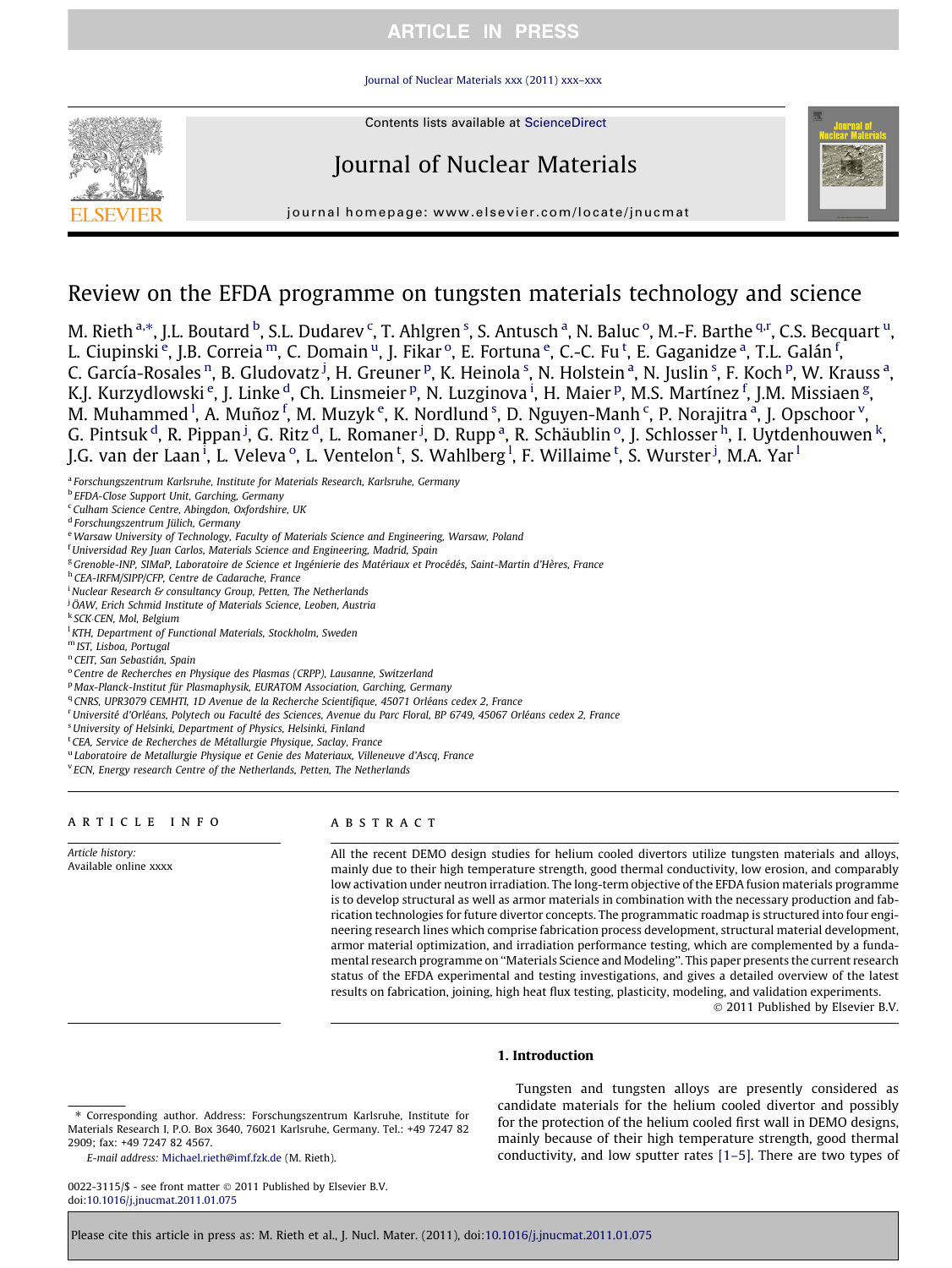<span id="page-1-0"></span>applications for these materials which require quite different properties: one is for their use as plasma-facing armor or shield component, the other is for structural purposes. An armor material needs high crack resistance under extreme thermal operation conditions [\[6,7\]](#page-4-0) and compatibility with plasma-wall interaction phenomena [\[8\]](#page-4-0), while a structural material has to be ductile within the operation temperature range. Both material types have also to be stable with respect to high neutron irradiation doses and helium production rates.

The long-term objective of the present EFDA programme is to provide structural as well as armor materials in combination with the necessary production and fabrication technologies for future divertor components. On a European level, fusion materials research is strengthened by integrating new partners, in particular large-scale facilities like synchrotron and neutron laboratories, into the materials development and characterization process by the FP7 coordination action ''FEMaS'' [\[9\].](#page-4-0) Presently there are many unsolved issues, contradictions, and problems related to the use and properties of tungsten materials. Therefore the roadmap is structured into four lines of classical engineering research: (1) Fabrication process development, (2) structural material development, (3) armor material optimization, and (4) irradiation performance testing. They are complemented by an additional basic research line: (5) Materials science and modeling.

Irradiation performance testing provides experimental information on neutron irradiation damage of tungsten and tungsten alloys. In the near future, this area will be kept at a low level, since all the presently available tungsten grades, which have been irradiated, show extreme post-irradiation brittleness. Also, this EFDA programme and the cooperation with external irradiation programs (e.g. during the ExtreMat project [\[10\]\)](#page-4-0) will give new directions for improvement, which will have to be formulated into a metallurgical specification to fabricate improved W-based materials and/or W-alloys for functional and structural applications.

However, the main objective of all research areas is the identification of applicability restrictions for tungsten and tungstenbased materials for their use as helium cooled divertor parts. This will be performed in the short- and mid-term program so that by the end of 2012 possible show stoppers will be identified and possible alternative solutions might be presented, if necessary.

To make the programme as economic as possible, the different research areas are also interlinked to other EFDA and external groups with respect to information and materials exchange.

#### 2. Fabrication process development

The current helium cooled finger design [\[3\]](#page-4-0) works in principle with pure W and W-La<sub>2</sub>O<sub>3</sub> and relies on standard fabrication methods like turning from full rod material and standard brazing materials like, for example, copper. Therefore, a significant improvement with respect to quality, costs, and material selection is needed. Typical important questions in this field are: How to avoid micro-cracks? What alternative fabrication process could be suitable? Are there applicable reduced activation brazing materials for W–W and W–steel joints? Can mass production processes be applied to tungsten parts?

In summary, the long-term objectives are (1) to identify, qualify, and provide all fabrication steps and processing parameters necessary for the divertor part assembly and (2) to verify the reliability and lifetime of divertor parts by performing relevant component tests, i.e. tests in special helium loop facilities and tokamaks.

## 2.1. Machining

The main result of a comparative fabrication process investigation is that by turning and milling defect free surfaces can be produced (see Fig. 1). However, shaping of curved surfaces can be performed at a higher quality level by milling. Electrical discharge machining (EDM) often leads to surface cracks along the grain boundaries [\[11\],](#page-4-0) while the use of diamond cutting or sawing produced no defects.

By adopting several electro-chemical machining (ECM) processes, further alternatives for crack-free fabrication of tungsten parts could be utilized. Surface electro-polishing was shown to remove cracks and grooves. It can also be applied to structures with high aspect ratios such as castellation gaps in plasma-facing armor tiles. An alternative process for structuring complex surfaces is the use of a movable cathode. By the proper choice of current density, step rate, pulse profile, electrolyte, and its convection even fine contours and relatively sharp edges can be fabricated [\[12\]](#page-4-0).

Furthermore, the development of suitable mass production methods for divertor parts was started. Powder injection molding has been used to produce material test specimens and to demonstrate the feasibility [\[13\].](#page-4-0) Up to now, the extreme brittleness of such parts under dynamic loads is the main drawback of the method and has to be improved. But ductility measured by tensile tests



Fig. 1. An important fabrication step is joining tungsten parts. For the case of a jetcooled finger the upper images show a successful PdNi brazing layer between a WL10 thimble and a W tile. Fabrication of the single parts has been optimized to produce smooth crack-free surfaces. Lower photo: A helium cooled nine-finger divertor module prepared for high heat flux test in the electron beam facility at Efremov Institute, Saint Petersburg, Russia. Courtesy of P. Norajitra, FZK, Germany.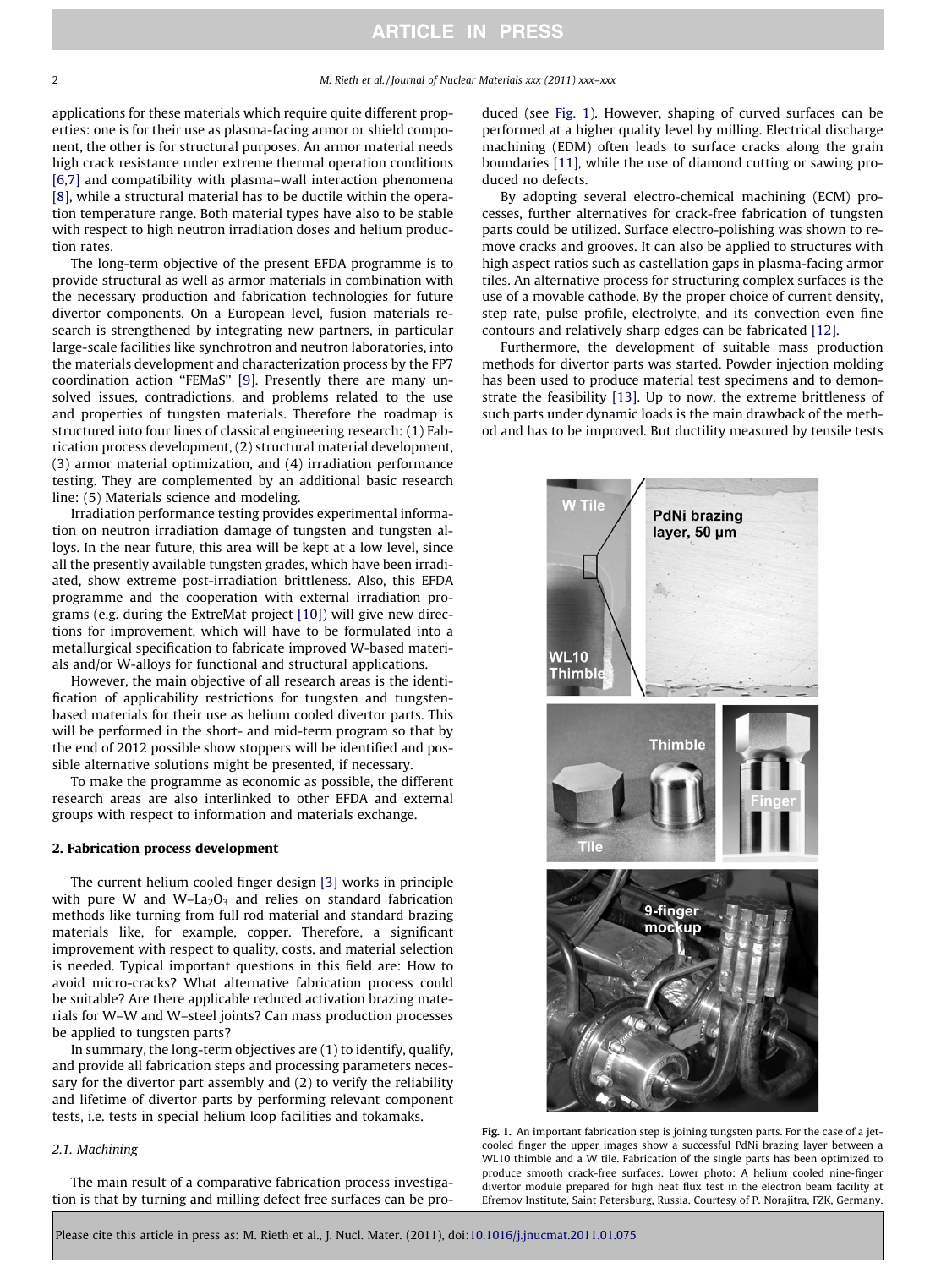<span id="page-2-0"></span>is clearly better compared to commercial tungsten rod materials. High quality and net shape powder injection molding products are also developed by industry [\[14\].](#page-4-0) Press rolling of thimble-like parts were also studied. The process was setup and developed successfully for steel and TZM (molybdenum material). The applicability of the process to tungsten materials is yet to be proven. Deep drawing could be a further option for the fabrication of cooling parts.

### 2.2. Joining

Prior to the development and testing of low-activation brazing materials, a screening study of commercial brazes including interface behavior was performed and evaluated. Initially, for tungsten– tungsten joints the amorphous brazing foil STEMET 1311 was used at a brazing temperature of 1100  $\degree$ C. But during mockup tests the joint often failed by detachments. In further steps a PdNi40 foil was used to optimize a joint between a WL10 thimble and a tungsten tile. Brazing temperatures around  $1300$  °C led to acceptable results (see [Fig. 1](#page-1-0)). For a further increased brazing temperature CuNi44 could also be used. Future efforts have to concentrate on low activation materials. Therefore, one of the next steps is to investigate the feasibility of pure titanium as brazing material.

In principle brazing foils could be replaced by coating the joint surfaces. Different electro-deposition processes were investigated on the basis of aqueous and organic systems. The feasibility has been demonstrated by the deposition of a 200  $\mu$ m thick Ni layer on tungsten. Of course, the method had to be adjusted to more complex brazing materials. By the use of ionic liquids, it was also possible to produce a 10 µm tungsten layer on Eurofer.

Alternative technologies like high power laser diode brazing and pulse plasma sintering were applied to TiCu40 foils (in two different conditions), to several experimental Ti–Fe powders, and to a commercial Ni23Mn7Si5Cu foil. Preliminary results are promising, but the brazing temperatures for Ti–Cu are probably too low to meet elevated operation temperature requirements.

The joints between tungsten and steel have to withstand the mismatch of the thermal expansion coefficient. Therefore, in initial tests the brazing has been performed by copper and later on by CuPd18 at temperatures around 1100 $\degree$ C. But a low-activation brazing candidate material has still to be selected. In order to avoid the tungsten-to-steel brazing problem, an exploration and possible development of functional gradient materials have been started. The basic idea is to reach a local chemical equilibrium at any point in the transition by a two-step approach: First from tungsten to tungsten–carbide (WC) and then from WC to WC–Fe and Eurofer. First thermo-mechanical calculations show promising results.

### 2.3. Engineering testing

Several high heat flux test series on cooling finger mock-ups in the Efremov Institute, Saint Petersburg, Russia (electron beam facility combined with helium loop) have brought better insight into the complex load situation of divertor parts [\[11\].](#page-4-0) The feasibility of helium cooled divertor fingers was demonstrated by first mock-ups which survived 1000 cycles at 10 MW/m<sup>2</sup>. Further optimized one-finger as well as nine-finger modules (see [Fig. 1](#page-1-0)) were manufactured and assembled for testing by end of 2009.

#### 3. Structural materials development

The goal is to find a ductile refractory material with acceptable thermal conductivity. So far the characterization of standard materials has shown that  $W-1\%La_2O_3$  (WL10) yields enough creep strength and heat conductivity for the present He cooled divertor design. But high DBTT values, combined with anisotropic microstructures, are the intrinsic characteristic of all available tungsten materials, which is still the main problem for their use as structural materials. Therefore, the remaining questions are: Can the DBTT be significantly decreased? Is it possible to reach a compromise between strength, ductility, and heat conductivity? Is it necessary to produce an isotropic microstructure?

### 3.1. Development and production

One of the possible candidate materials are W–Ta alloys. The present programme contains laboratory and industry scale production by powder mixing, pressing, sintering, and final cold/hot work. Microstructure analysis by electron backscatter diffraction (EBSD) of industrially produced batches showed a finer grain and somewhat larger misorientation in the case of W–5%Ta compared to W–1%Ta (see Fig. 2). Fracture toughness tests are currently prepared and will be performed in the near future.

Another production route consists of mechanical alloying (milling) or mixing, hot isostatic pressing (HIP), and eventually cold/hot work. Currently, the milling parameters are studied and optimized for W–10%Ta and W–20%Ta. The same fabrication route has already been applied to different mixtures of W, W–Ti, W–V, W–  $Y_2O_3$ , W-Ti- $Y_2O_3$ , and W-V- $Y_2O_3$  powders. After blending and milling, the powders were canned, degassed, and sealed. Two final HIP processes consolidated the materials. Fracture toughness and strength are clearly increased for the W-Ti and W-Ti-Y<sub>2</sub>O<sub>3</sub> alloys



Fig. 2. Microstructure of industry fabricated W–1%Ta and W–5%Ta alloys compared to W–1%La<sub>2</sub>O<sub>3</sub>, W–2%Y, W–1.7%TiC, and W–Si–Cr materials fabricated by mechanical alloying on laboratory scale. Courtesy of R. Pippan, ÖAW, Austria, A. Muñoz, CIEMAT/UC3M, Spain, N. Baluc, CRPP, Swiss, and C. García-Rosales, CEIT, Spain.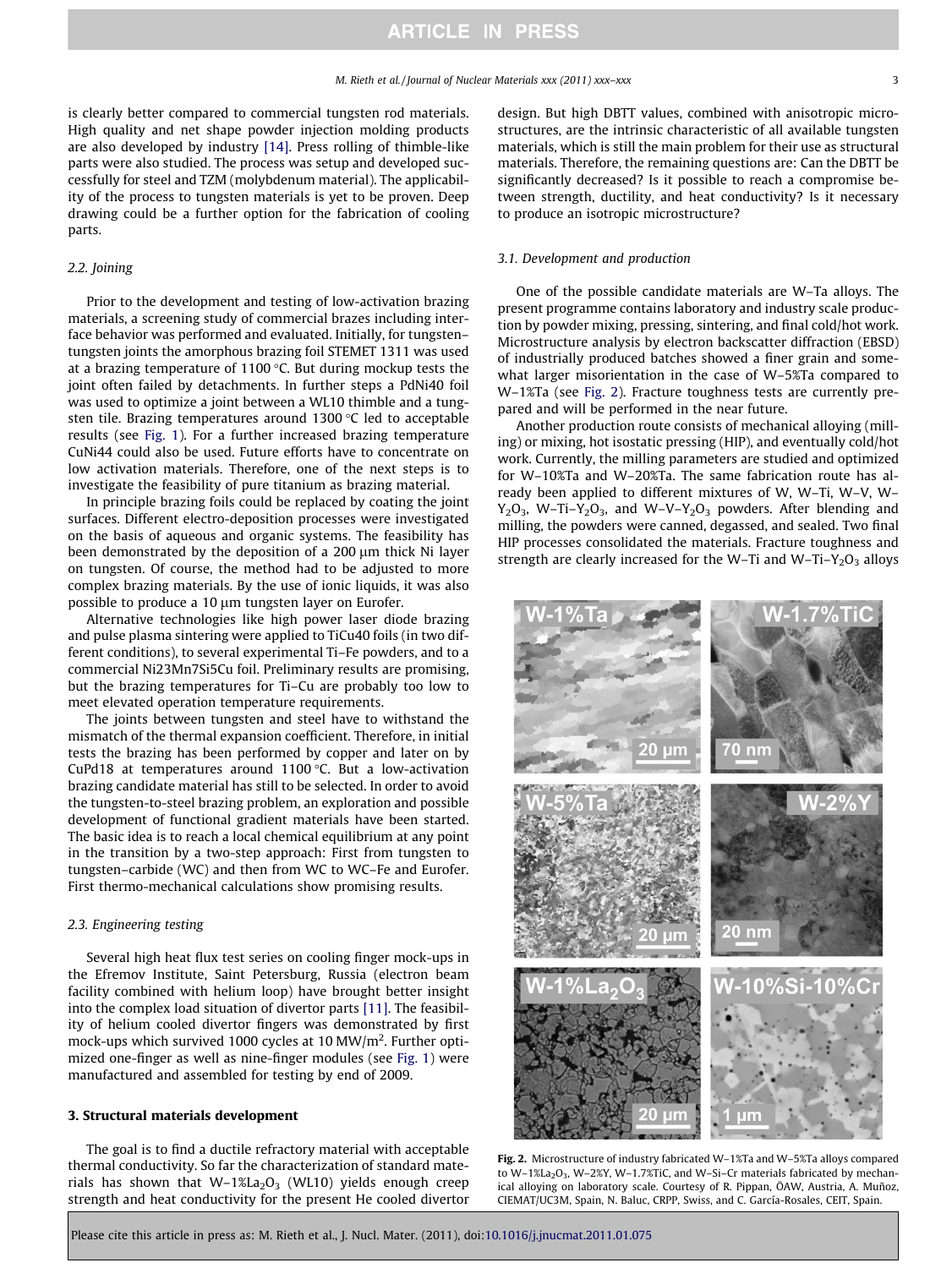compared to pure W. The characterization of the W–V alloys is still ongoing. However, the microstructure examinations reveal that there is still room for optimization of the production process (see [Fig. 2](#page-2-0)).

The third method to produce nano-structured tungsten materials is based on chemical powder metallurgy. Starting from a precursor in aqueous solution powder processing is performed by calcinations and one or more reduction steps. For the final consolidation spark plasma sintering will be applied. Up to now only small quantities of  $W-Y_2O_3$  and  $W-La_2O_3$  have been produced. The ongoing work will also consider the W–V system and concentrate on the up-scaling of the whole fabrication process.

#### 3.2. Characterization

For clear comparability all the produced materials have to be characterized by basic, standardized methods which are (1) DBTT measurement either by Charpy (KLST standard) or bending tests with different strain rates [15-17], (2) creep/tensile/indentation tests at 1100–1300 °C, (3) thermal conductivity measurements, (4) determination of re-crystallization temperature, and (5) microstructure and fracture analysis. Within the present EFDA programme, two large batches of the most promising (commercial grade) tungsten materials were ordered and characterized to establish a database for future recording of the progress in material development. Where necessary, the basic characterization programme is complemented by special tests like, for example, sub-miniaturized fracture mechanics or high temperature low-cycle fatigue.

### 4. Armor materials optimization

The aims of the material optimization program depend on the expected operation temperatures. The divertor plasma-facing material will be operated at temperatures up to  $1700$  °C or even more, whereas the operation temperature for the thermally lower loaded blanket or first wall protection is significantly below 1000 $\degree$ C. Both applications offer the possibility to use oxidation resistant alloys, either because of the oxidation during normal operation, or for safety concerns in case of an accidental loss of cooling event.

The most important questions in this line of research are: What is the optimized microstructure for fusion relevant thermomechanical load conditions? Is it possible to increase the fracture resistance?

#### 4.1. Production and optimization

Up to now only commercially available tungsten materials (pure W, WL10, WVM) were considered for divertor armor applications. In order to achieve an isotropic, crack-resistant material, mechanical alloying, followed by one or more HIP steps, was used to produce W–Y, W–Y<sub>2</sub>O<sub>3</sub>, and W–TiC alloys. It was possible to produce sub-micrometer grains in all materials. For the selection of the optimal composition specimens for various material and high heat flux tests are presently prepared.

Production of W–Si–Cr alloys by mechanical alloying was driven by the possible need for a protection material with good oxidation resistance. For this ternary alloy the self-passivation effect has been demonstrated up to about 1000  $\degree$ C [\[18\].](#page-4-0) Up to now several production routes have been tested and the efficiency of the oxide layer has been investigated (see [Fig. 2\)](#page-2-0). However, further optimization work will be performed to reduce side effects like volume change and densification problems.

The thin film oxidation resistance of quaternary W–Si–Cr–Zr and W–Si–Cr–Y systems was also studied. It could be shown that

these films show a better passivation behavior. The active elements (Y or Zr) improve the oxide adhesion and change the oxidation mechanism by slowing down oxidation while increasing the tungsten atomic concentration compared to the best ternary alloys.

#### 4.2. Characterization

Besides basic material characterization in an extended high temperature range (including thermal fatigue), thermal shock tests in the operation relevant parameter range (JUDITH electron beam facility, FZJ, Jülich [\[19\]\)](#page-4-0) and thermal fatigue tests under hydrogen and/or helium beam loading (GLADIS, IPP, Garching [\[20,21\]](#page-4-0)) with divertor relevant fluxes were carried out.

The effect of edge localized modes (ELMs) in the plasma on the commercial pure tungsten reference material (see Section 3.2) was simulated in the JUDITH facility. The incident power flux was varied between 0.15 and 1.3 GW/ $m<sup>2</sup>$ , the test temperatures ranged from room temperature up to  $600^{\circ}$ C, and the specimens were loaded with 100 pulses with a duration of 1 ms. Damage by surface cracks was significantly influenced by the microstructure (see Fig. 3), that is, by grain size (after annealing) and by the grain orientation. The ongoing investigations comprise an increase of pulse numbers (1000 and 10,000) as well as the study of other materials.

Pure He beam loading of tungsten specimens were carried out in the GLADIS facility. At maximum temperatures of  $2100 °C$  $(10 \text{ MW/m}^2)$ , sub-surface changes in several microns depth beyond the particle penetration depth  $(\sim100 \text{ nm})$  were observed (see Fig. 3). Furthermore, with actively cooled samples (maximum temperature 200 °C, 2 MW/ $m<sup>2</sup>$ ) the sputtering behavior was investigated. It clearly depends on the orientation of the grains exposing different crystallographic planes (see Fig. 3). Finally, first 10 MW/ $m^2$  load tests with a mixed H/He (90/10) beam showed an onset of void formation at 850 °C [\[22\]](#page-4-0).

## 5. Materials science and modeling

The intrinsic brittleness of tungsten is primarily due to the high activation energy of screw dislocation glide. The scatter of fracture toughness shows in addition that other factors such as grain size, texture or chemical impurities are also important. Up to now only Re is known to form a ductile tungsten alloy. Furthermore, radiation damage data – especially under divertor operation conditions



Fig. 3. High heat flux testing of tungsten armor material. (a) Surface cracks in annealed tungsten after 100 electron beam pulses  $(1 \text{ ms}, 1.3 \text{ GW/m}^2)$  at room temperature in the JUDITH facility. (b) Surface modification due to sputtering after helium loading (2 MW/m<sup>2</sup>) at 200 °C (peak temperature) in the GLADIS facility. Sputtering rates as well as surface structure depend on grain orientation. (c) Subsurface changes after helium loading at 2100  $\mathrm{C}$  (peak temperature) in the GLADIS facility. Courtesy of G. Pintsuk, FZJ, Germany and H. Maier, MPI-IPP, Germany.